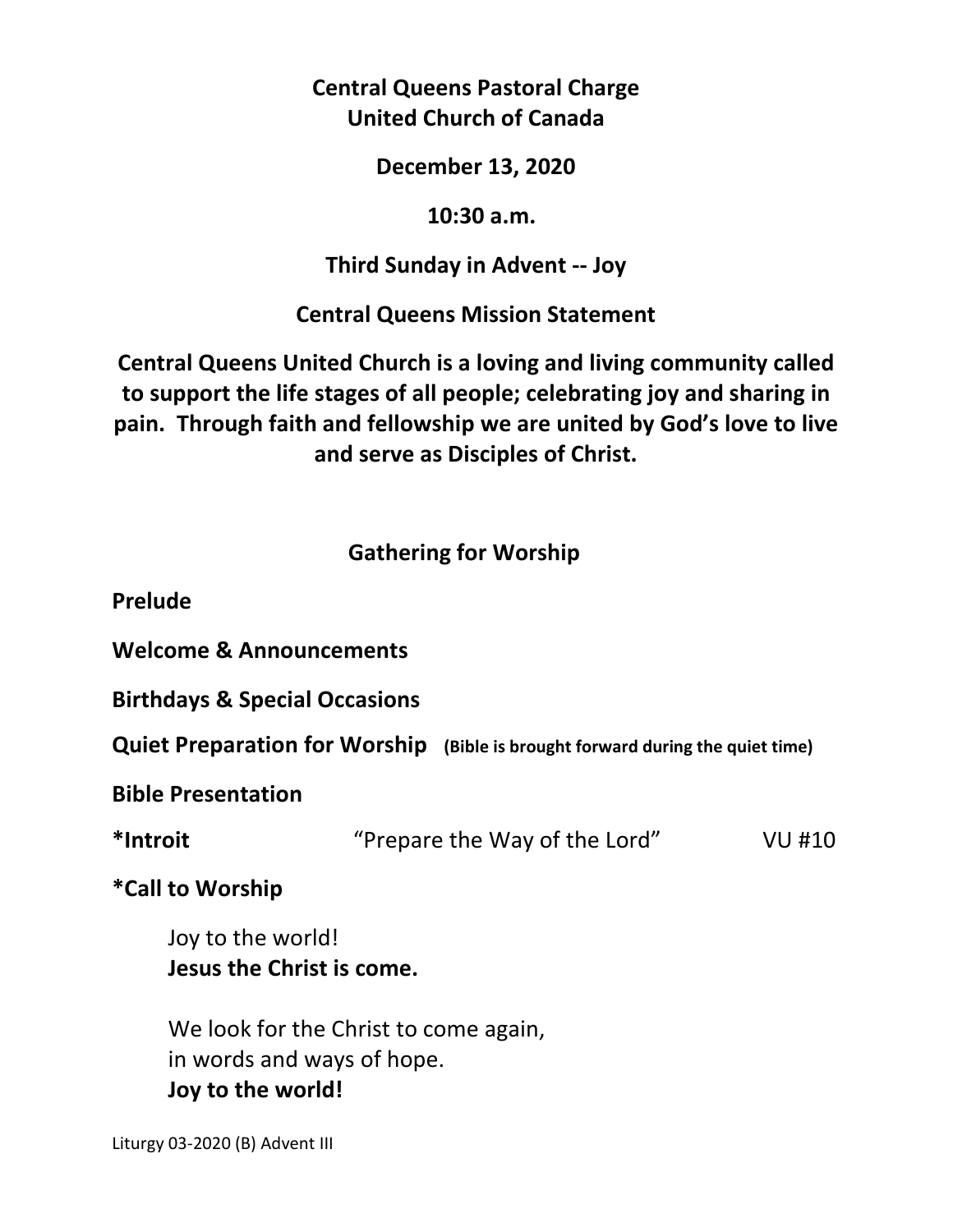Joy to the world!  **Jesus the light has come.** 

We look for the Christ to come again, in words and ways of peace.  **Joy to the world!** 

 Joy to the world!  **Jesus the Christ has come.** 

 We look for the Christ to come again, in words and ways of love!  **Joy to the world!** 

 Joy to the world!  **Jesus, the Living Water has come.** 

 We look for the Christ to come again, restoring hope, peace, joy and love. **Joy to the world!** 

 As we come and worship, may we find joy in our hearts, in our minds and in our actions. Come with joy and worship our God.

# **Advent Candle Lighting -- Joy**

Voice 1 Uncontainable, irrepressible, bubbling up in an explosion of energy.

Voice 2 What the weary long for, what our children often embody, what makes the divine smile -- joy.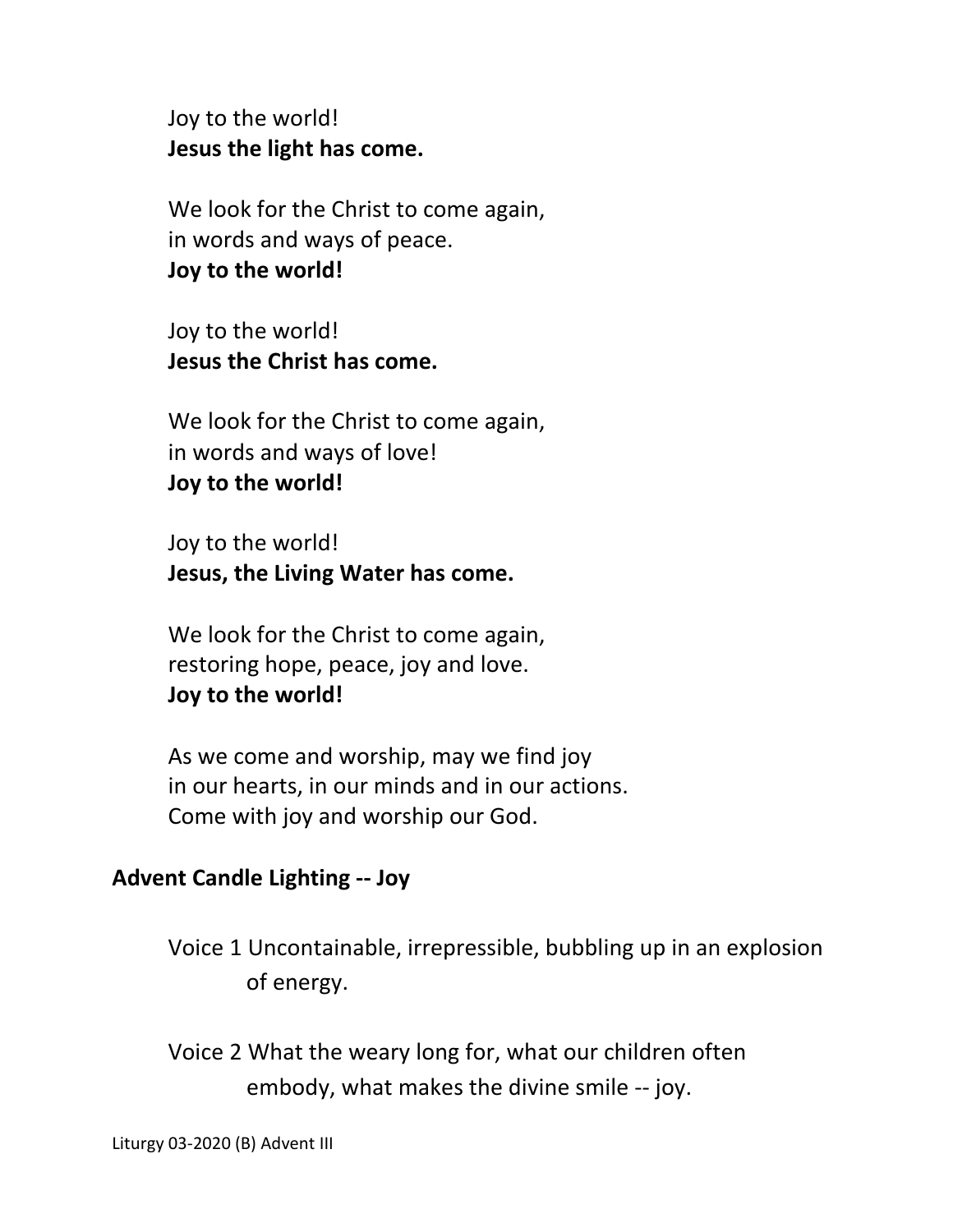Voice 1 It cannot be paid for, but is a priceless treasure.

 Voice 2 As we hope for your arrival, as we pray for peace in your living, as we wait and watch and wonder how you might reveal yourself to us, God give us joy in your Advent.

# *Three Candles are lit*

 Voice 1 Let us pray: Joy is not a commodity that can be bought or sold, but lives deep in the human spirit. Help us to hear that truth and believe it. Enable us to let go of what our consumer culture says will bring us joy --- money, success, a scramble to the top. Help us hear the call of John the Baptist to turn around and begin again. God of love, we were made in joy. May we live joy into our lives. Amen.

## **We light a candle for joy. May it light the way.**

**\*Hymn** "People Look East" VU #9

**Prayer of Approach** 

 **Long expected One, branch of Jesse's Tree, Star child, come. Come to our hearts. Come to our homes.**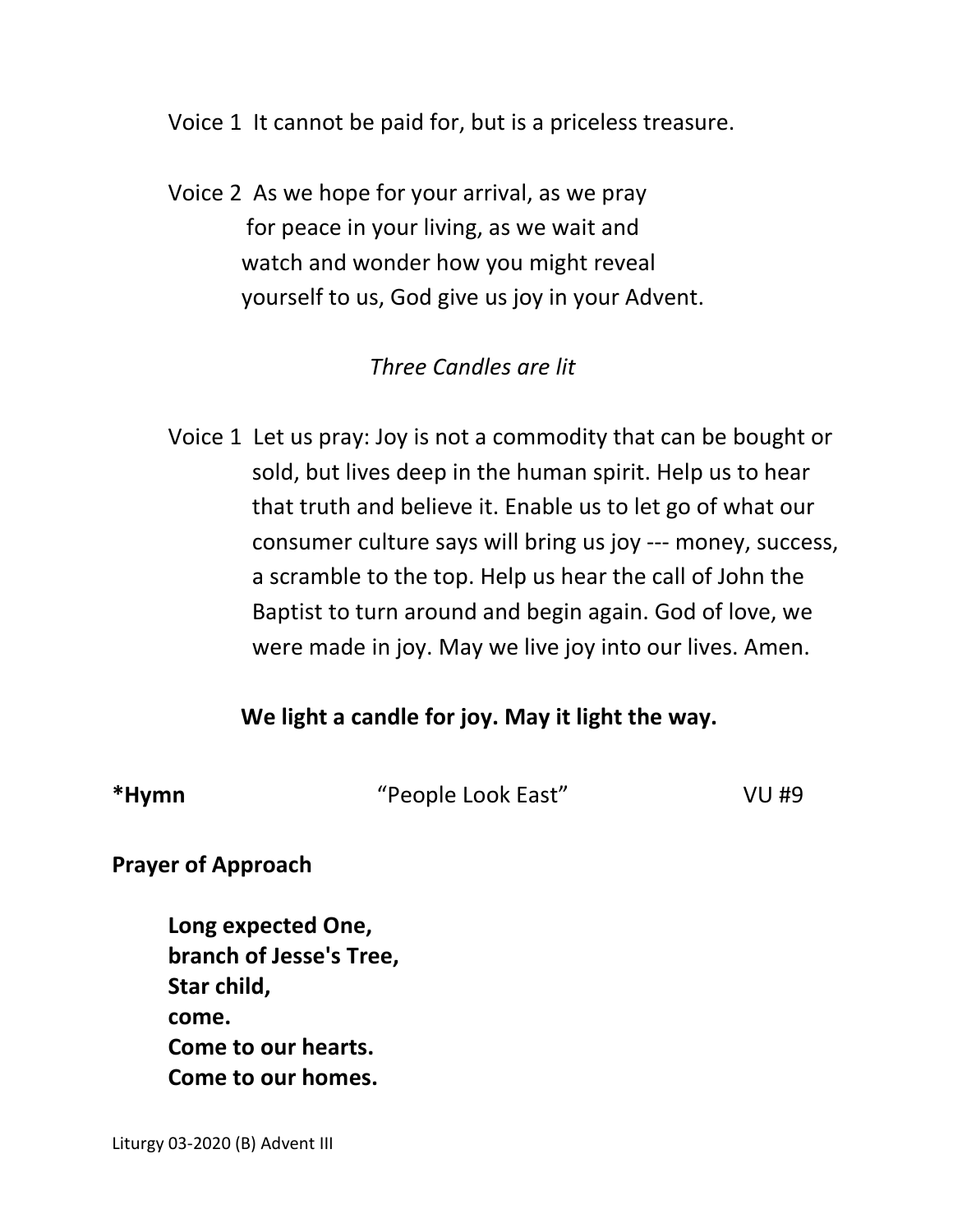**Come to our lives. Change us for you, so that the whole world will hear glad tidings of great joy because we cannot hold it in. <sup>i</sup>**

With Jesus, we share in the ancient prayer…

### **Lord's Prayer**

**Our Father, who art in heaven, hallowed be thy name. Thy Kingdom come, thy will be done on earth, as it is in heaven. Give us this day our daily bread; and forgive us our trespasses, as we forgive those who trespass against us; and lead us not into temptation, but deliver us from evil. For thine is the kingdom, the power, and the glory, for ever and ever. Amen.** 

| <b>Responsive Psalm 126</b> |                              | VU #850 |
|-----------------------------|------------------------------|---------|
| *Hymn                       | "I Can Feel You Near Me God" | MV #48  |
| <b>All God's Children</b>   |                              |         |

**Call to Confession**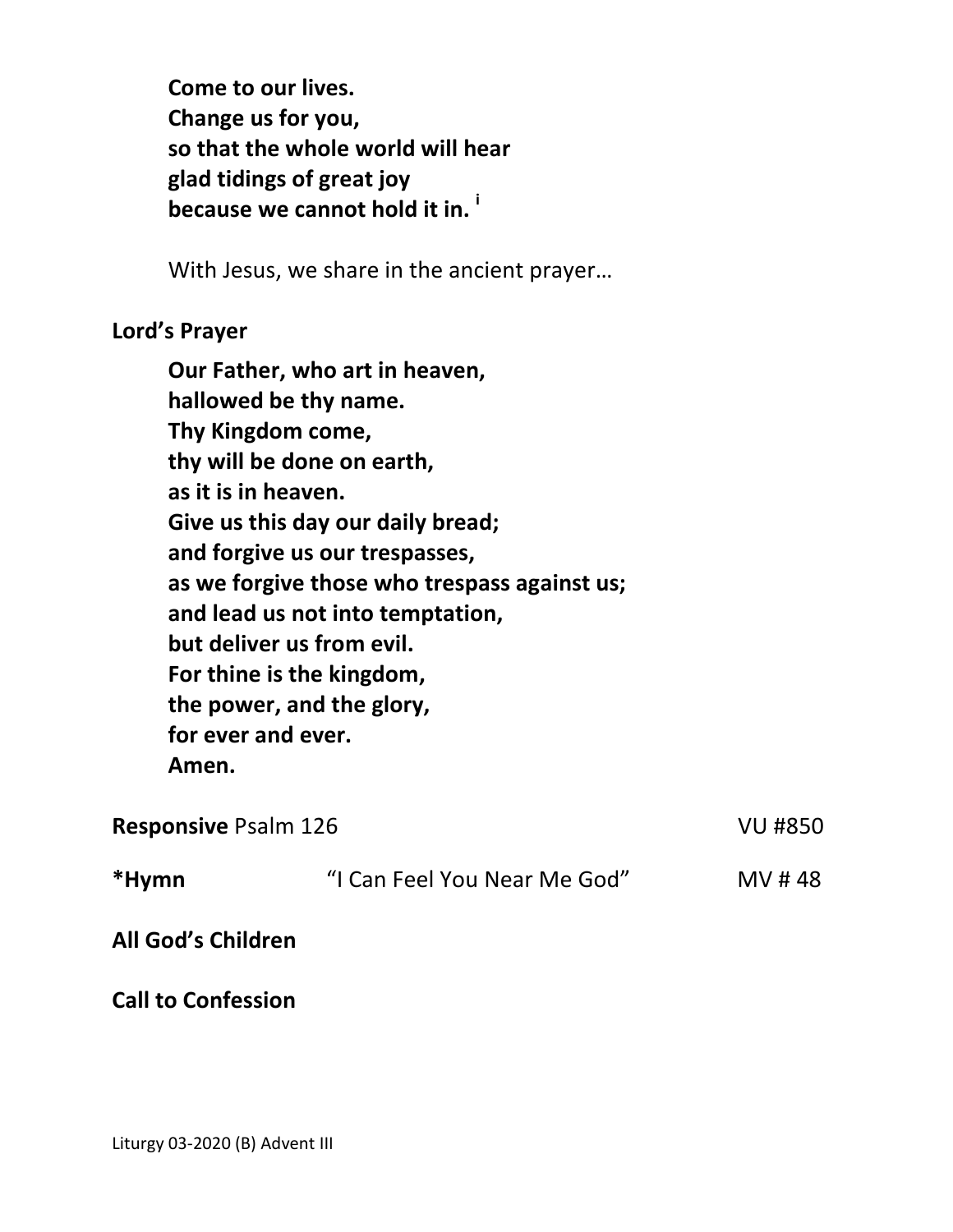**Prayer of Confession** 

 **The people you call to live in harmony with all creation caused rivers to stop flowing.** 

 **The people you call to love each other silence shouts of joy.** 

 **The people you call to remember the poor forget the least in the community.** 

 **The people you call to follow your way of love, compassion and kindness, have turned away from you.** 

 **We are those people, God, and we ask for restored hearts that listen to your call and follow.** 

 *Silence* 

#### **Assurance of God's Love**

God calls us

because God loves us,

and through history's chosen to seek relationship

with all creation.

Trust in the story of God's faithfulness, and enter once more into the abundance of life that God offers. Amen.

## **Presentation of Our Gifts**

#### **Offertory Invitation**

This Sunday, the Advent theme is Joy. Our scripture readings remind us to rejoice in God. Think of this offering as an opportunity to spread joy in our world, that seems particularly dark these days. Rejoice in the God and give thankfully. We give as we are able, we give as we are called.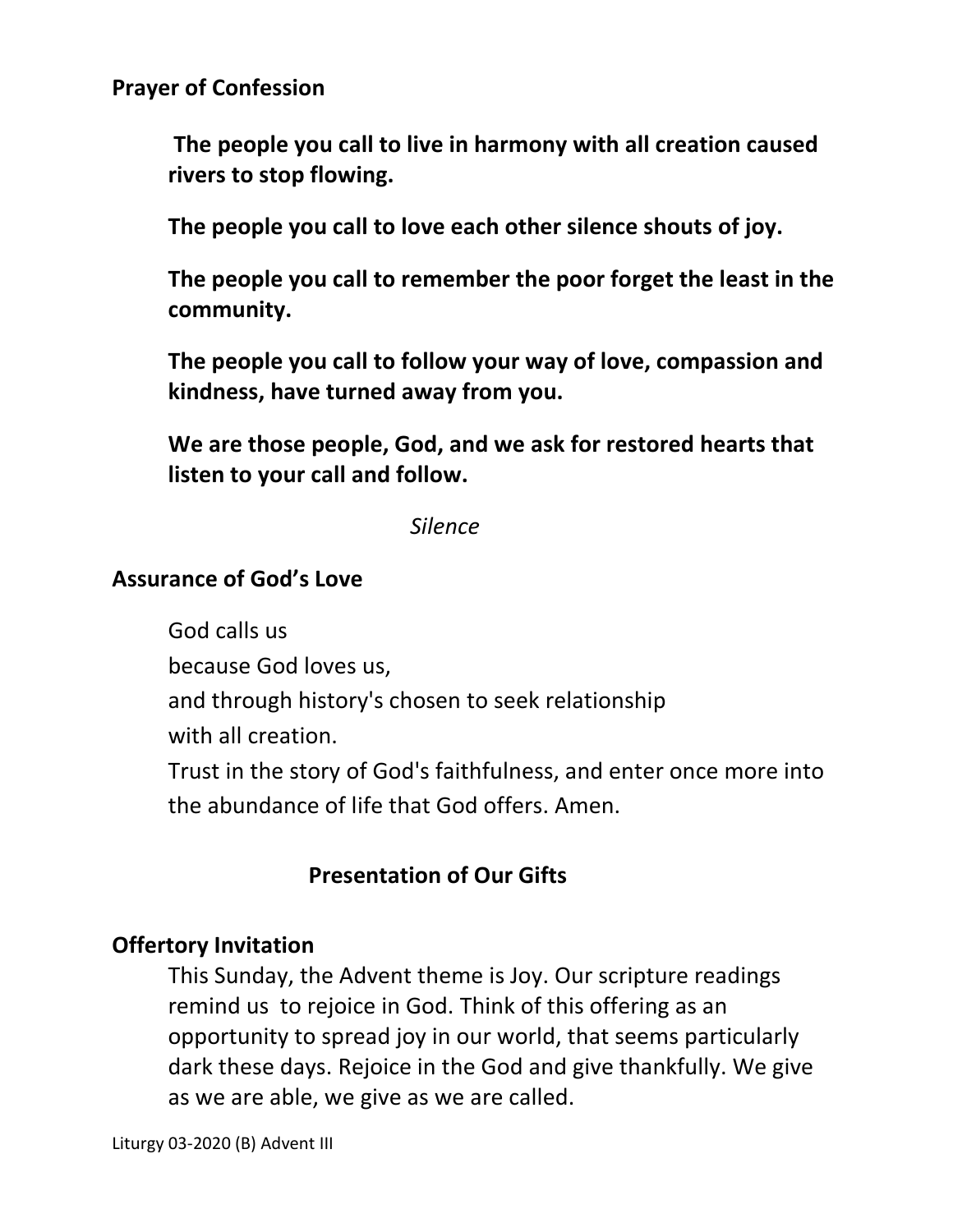# **\*Presentation of Offering**

## **\*Offertory Prayer**

**The prayers we offer, the gifts we give, are like seeds sown in trust that God's love will water these seeds and bring new life, hope and joy to those who weep. Amen.**

## **Listening for the Word**

### **Sacred Readings**

### **Isaiah 61:1-4, 8-11**

The spirit of the Lord GOD is upon me, because the LORD has anointed me; he has sent me to bring good news to the oppressed, to bind up the broken hearted, to proclaim liberty to the captives, and release to the prisoners; to proclaim the year of the LORD's favour, and the day of vengeance of our God; to comfort all who mourn; to provide for those who mourn in Zion to give them a garland instead of ashes, the oil of gladness instead of mourning, the mantle of praise instead of a faint spirit. They will be called oaks of righteousness, the planting of the LORD, to display his glory.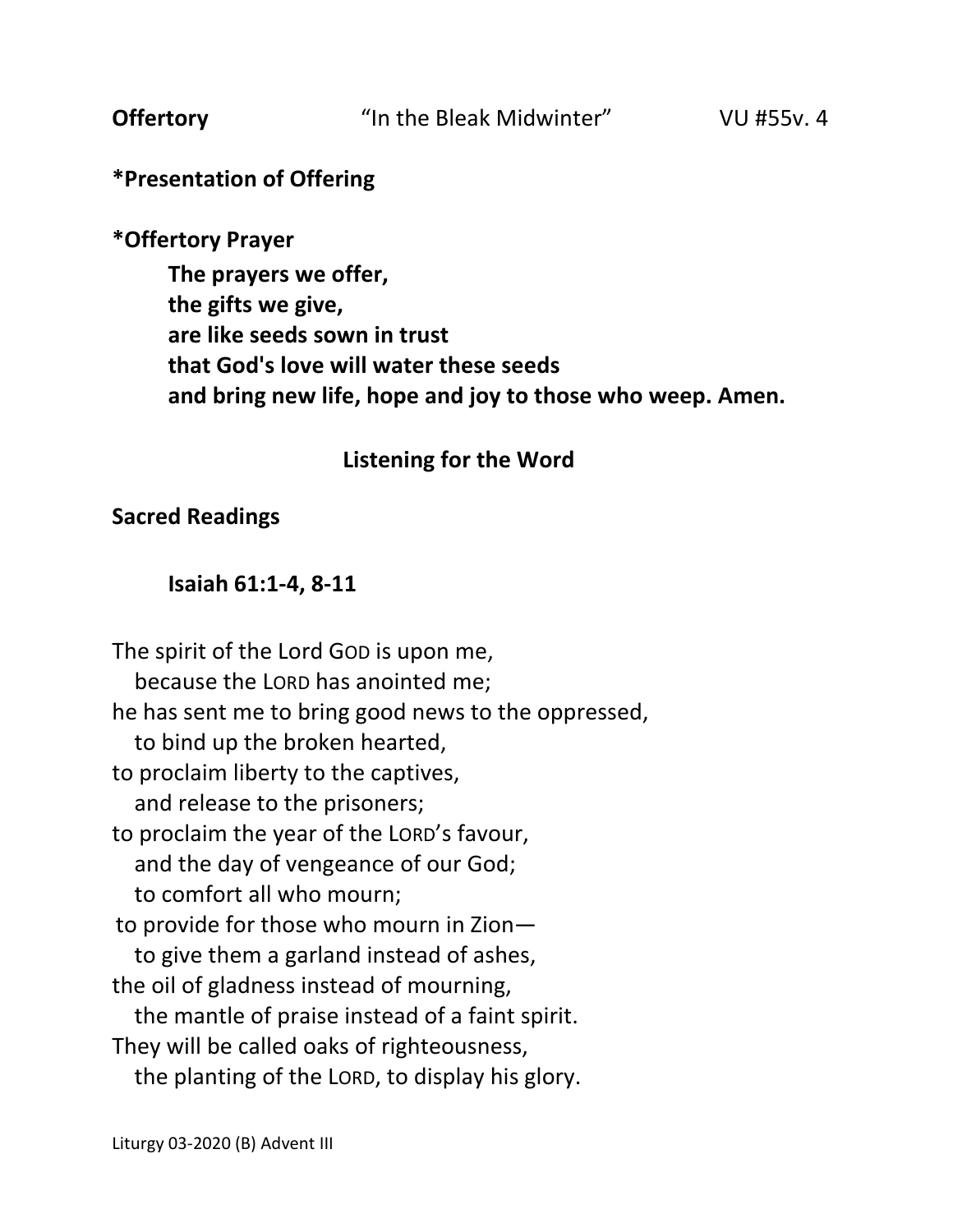They shall build up the ancient ruins, they shall raise up the former devastations; they shall repair the ruined cities, the devastations of many generations. For I the LORD love justice, I hate robbery and wrongdoing; I will faithfully give them their recompense, and I will make an everlasting covenant with them. Their descendants shall be known among the nations, and their offspring among the peoples; all who see them shall acknowledge that they are a people whom the LORD has blessed. I will greatly rejoice in the LORD, my whole being shall exult in my God; for he has clothed me with the garments of salvation, he has covered me with the robe of righteousness, as a bridegroom decks himself with a garland, and as a bride adorns herself with her jewels. For as the earth brings forth its shoots, and as a garden causes what is sown in it to spring up, so the Lord GOD will cause righteousness and praise

to spring up before all the nations.

# **John 1:6-8, 19-28**

There was a man sent from God, whose name was John. He came as a witness to testify to the light, so that all might believe through him. He himself was not the light, but he came to testify to the light.

This is the testimony given by John when the Jews sent priests and Levites from Jerusalem to ask him, "Who are you?" He confessed and

Liturgy 03-2020 (B) Advent III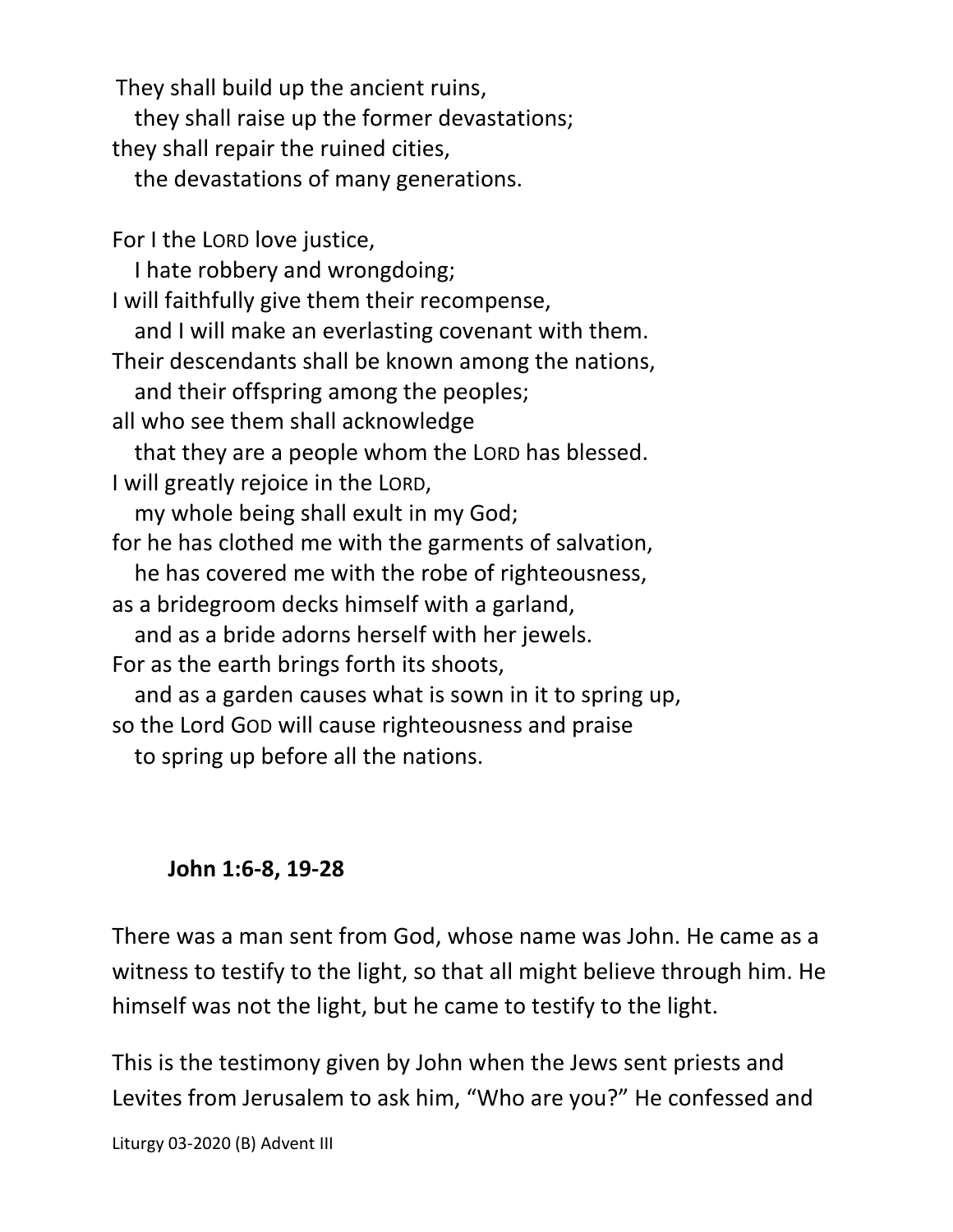did not deny it, but confessed, "I am not the Messiah." And they asked him, "What then? Are you Elijah?" He said, "I am not." "Are you the prophet?" He answered, "No." Then they said to him, "Who are you? Let us have an answer for those who sent us. What do you say about yourself?" He said,

"I am the voice of one crying out in the wilderness, 'Make straight the way of the Lord,'" as the prophet Isaiah said.

Now they had been sent from the Pharisees. They asked him, "Why then are you baptizing if you are neither the Messiah, nor Elijah, nor the prophet?" John answered them, "I baptize with water. Among you stands one whom you do not know, the one who is coming after me; I am not worthy to untie the thong of his sandal." This took place in Bethany across the Jordan where John was baptizing.

# **Anthem**

**Sermon** 

# **Pastoral Prayer**

Come, Christ Jesus, be our guest and enter our lives today with your blessing. We are lonely for you and the peace you bring. Draw near to us in friendship and faithfulness so that in this season which combines celebration in the face of uncertainty, we may know your presence… and sing with all your people: *Rejoice, rejoice, Emmanuel shall come to thee, O Israel.* 

 Come, Christ Jesus, be our guide and show us the way to wisdom and gratitude. We are thankful for the kindness we know in friends and good neighbours, in warm houses and warm smiles,

Liturgy 03-2020 (B) Advent III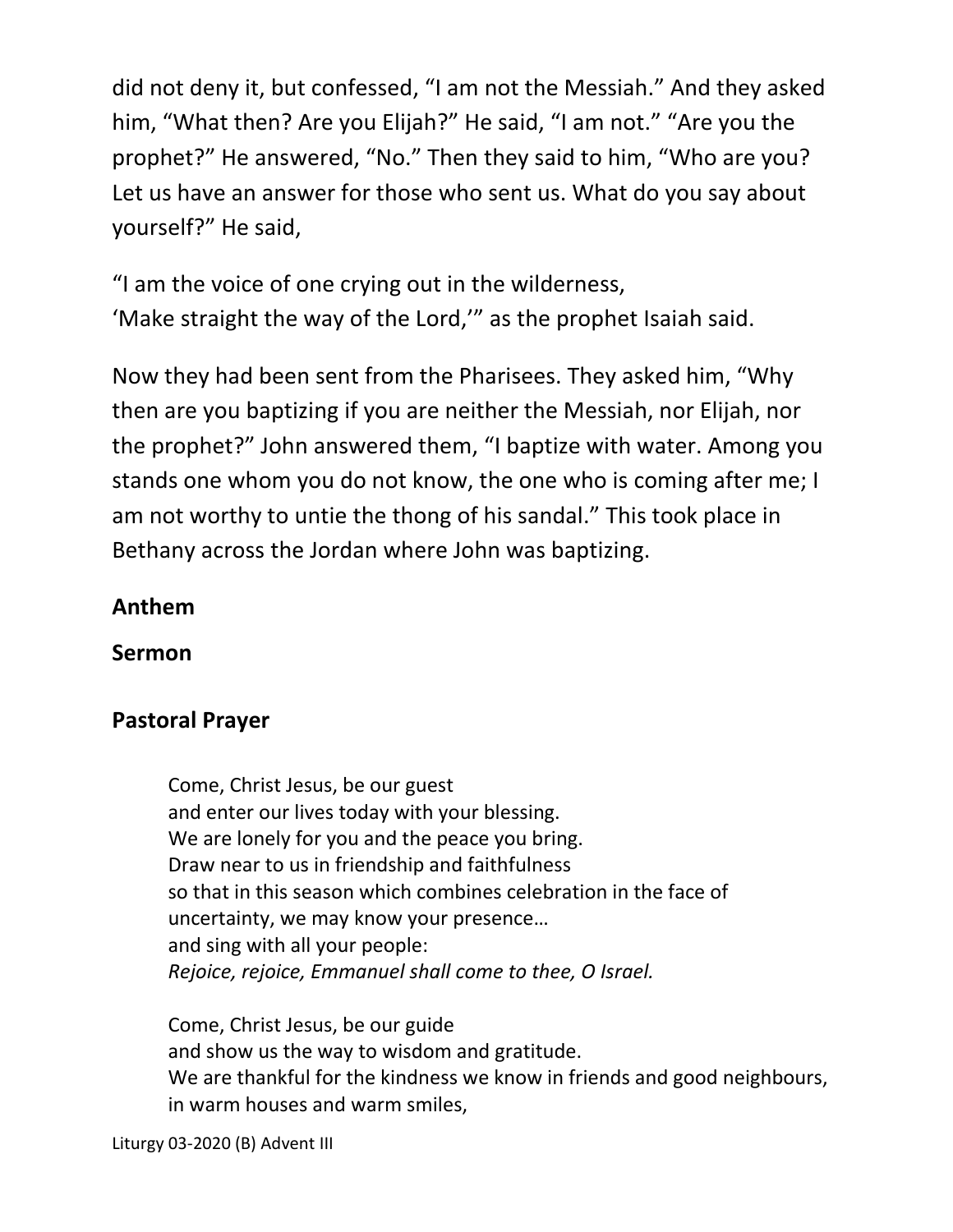which hold off the darkness and fear for the future. Encourage us to reach out to those who need your embrace and ours… so that together we may sing of your presence: *Rejoice, rejoice, Emmanuel shall come to thee, O Israel.* 

 Come, Christ Jesus, be our hope and touch us with your healing and grace. We remember before you all those we know and those known to you alone who are living with loss or illness this season, those who face depression or discouragement, and all who will find it hard to be merry this year.  *silence*  Shine the light of your comfort into their lives…

 as we sing of the hope that dawns in your love: *Rejoice, rejoice, Emmanuel shall come to thee, O Israel.* 

 Come, Christ Jesus, be our sovereign and claim your rightful place in our hearts. Our world is struggling for the justice and mercy you bring. Draw near to our leaders and all citizens working for peace and justice, and those striving to contain and heal the effects of the pandemic. Encourage honourable action and co-operation on all sides. Give hope to people under oppression and to those who live with fear or hunger day by day. Hasten the day when the world's peoples will live as neighbours reconciled in your truth and freedom. Amen  $1$ 

# **Responding to the Word**

**\*Hymn** "Once in Royal David's City" VU #62

# **\*Blessing**

<u>.</u>

God sends us messengers of good news into the world,

<sup>&</sup>lt;sup>1</sup> Pastoral Prayer taken from The Presbyterian Church in Canada: https://presbyterian.ca/worship/